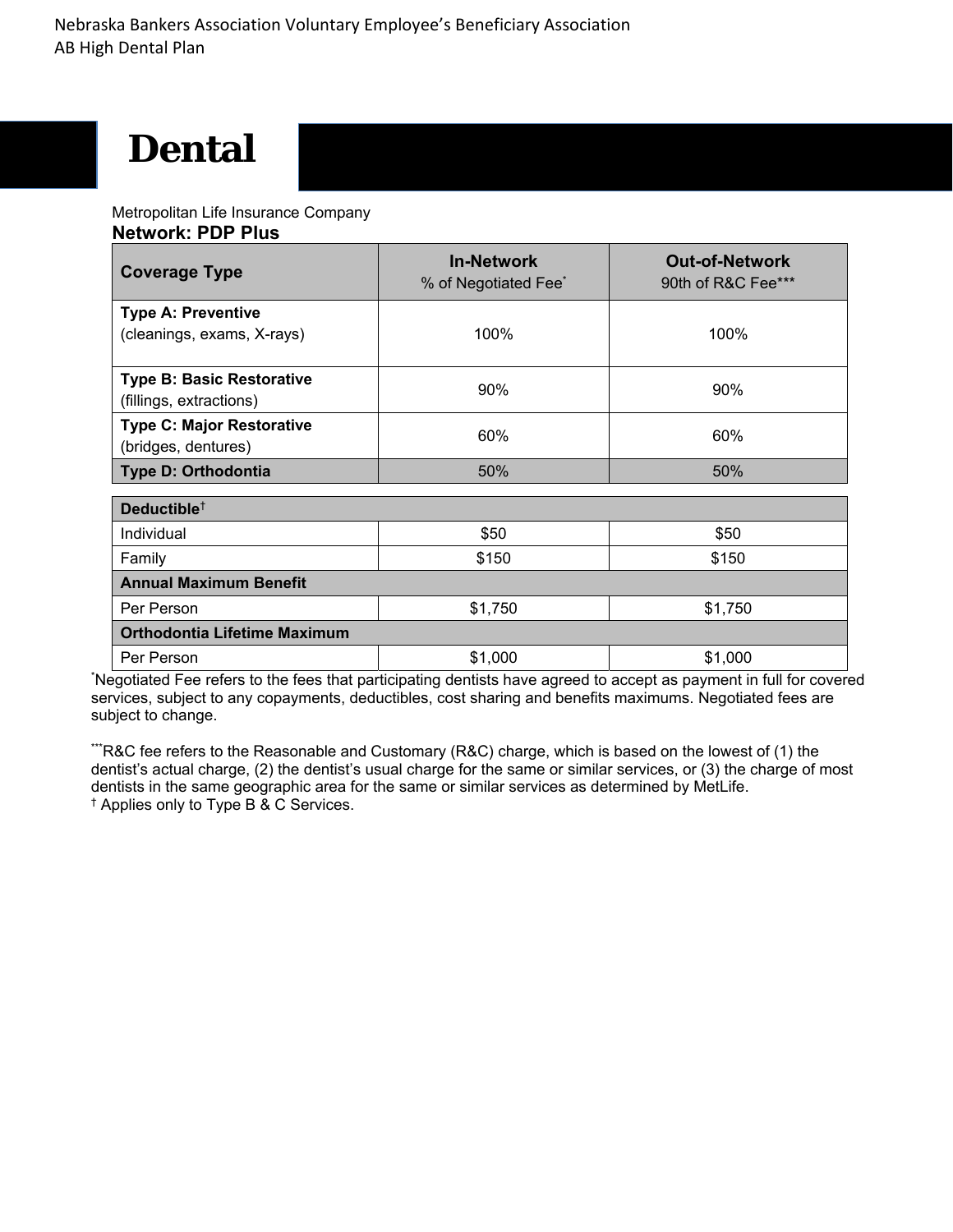## **List of Primary Covered Services & Limitations**

| <b>Type A - Preventive</b>               | <b>How Many/How Often</b>                                                                                                                                                                                                                                                        |
|------------------------------------------|----------------------------------------------------------------------------------------------------------------------------------------------------------------------------------------------------------------------------------------------------------------------------------|
| Examinations                             | • 2 times in 1 calendar year                                                                                                                                                                                                                                                     |
| Examinations-<br>Problem Focused         | • Combined with Examinations Limit                                                                                                                                                                                                                                               |
| Prophylaxis<br>(cleanings)               | ■ 2 times in 1 calendar year                                                                                                                                                                                                                                                     |
| <b>Sealants</b>                          | • 1 per molar in 5 years for a child under age 16                                                                                                                                                                                                                                |
| <b>Space Maintainers</b>                 | . No Limit for a child under age 14                                                                                                                                                                                                                                              |
| <b>Topical Fluoride</b><br>Applications  | • 1 time in 12 months for a dependent child under age 19                                                                                                                                                                                                                         |
| X-rays                                   | • Full mouth X-rays; one in 5 years<br><b>Bitewings X-rays; 1 time in 1 calendar year for adults; 2 times in 1 calendar year</b><br>for a child under 19                                                                                                                         |
| Labs & Other Tests                       |                                                                                                                                                                                                                                                                                  |
| Periapical X-Rays                        |                                                                                                                                                                                                                                                                                  |
| Other X-Rays                             |                                                                                                                                                                                                                                                                                  |
| Type B - Basic<br><b>Restorative</b>     | <b>How Many/How Often</b>                                                                                                                                                                                                                                                        |
| Consultations                            | ■ 2 in 12 months                                                                                                                                                                                                                                                                 |
| Fillings                                 | • 1 replacement per surface in 6 months                                                                                                                                                                                                                                          |
| Root Canal                               | ■ 1 in 12 months                                                                                                                                                                                                                                                                 |
| Periodontics                             | • Periodontal scaling and root planning once per quadrant, in any 24 month period<br>• Periodontal surgery once per quadrant, in any 36 month period<br>• Total number of periodontal maintenance treatments and prophylaxis cannot<br>exceed four treatments in a calendar year |
| <b>Prefabricated Crowns</b>              | ■ 1 per tooth in 12 months                                                                                                                                                                                                                                                       |
| Recementations                           | ■ 1 in 12 months                                                                                                                                                                                                                                                                 |
| <b>Occlusal Adjustments</b>              | ■ 1 in 12 months                                                                                                                                                                                                                                                                 |
| <b>Emergency Palliative</b><br>Treatment |                                                                                                                                                                                                                                                                                  |
| General Anesthesia                       |                                                                                                                                                                                                                                                                                  |
| Resin Composite                          |                                                                                                                                                                                                                                                                                  |
| Fillings(includes                        |                                                                                                                                                                                                                                                                                  |
| coverage for<br>composite fillings on    |                                                                                                                                                                                                                                                                                  |
| molars)                                  |                                                                                                                                                                                                                                                                                  |
| Pulpotomy                                |                                                                                                                                                                                                                                                                                  |
| Pulp Capping                             |                                                                                                                                                                                                                                                                                  |
| Pulp Therapy                             |                                                                                                                                                                                                                                                                                  |
| Apexification &                          |                                                                                                                                                                                                                                                                                  |
| Recalcification                          |                                                                                                                                                                                                                                                                                  |
| Periodontics - Non-                      |                                                                                                                                                                                                                                                                                  |
| Surgical                                 |                                                                                                                                                                                                                                                                                  |
| Oral Surgery: Simple                     |                                                                                                                                                                                                                                                                                  |
| Extractions<br>Oral Surgery:             |                                                                                                                                                                                                                                                                                  |
| <b>Surgical Extractions</b>              |                                                                                                                                                                                                                                                                                  |
| Other Oral Surgery                       |                                                                                                                                                                                                                                                                                  |
| Repairs                                  | ■ 1 in 12 months                                                                                                                                                                                                                                                                 |
| Dentures - Rebases /<br><b>Relines</b>   | $\overline{\phantom{0}}$ 1 in 36 months                                                                                                                                                                                                                                          |
| <b>General Services</b>                  |                                                                                                                                                                                                                                                                                  |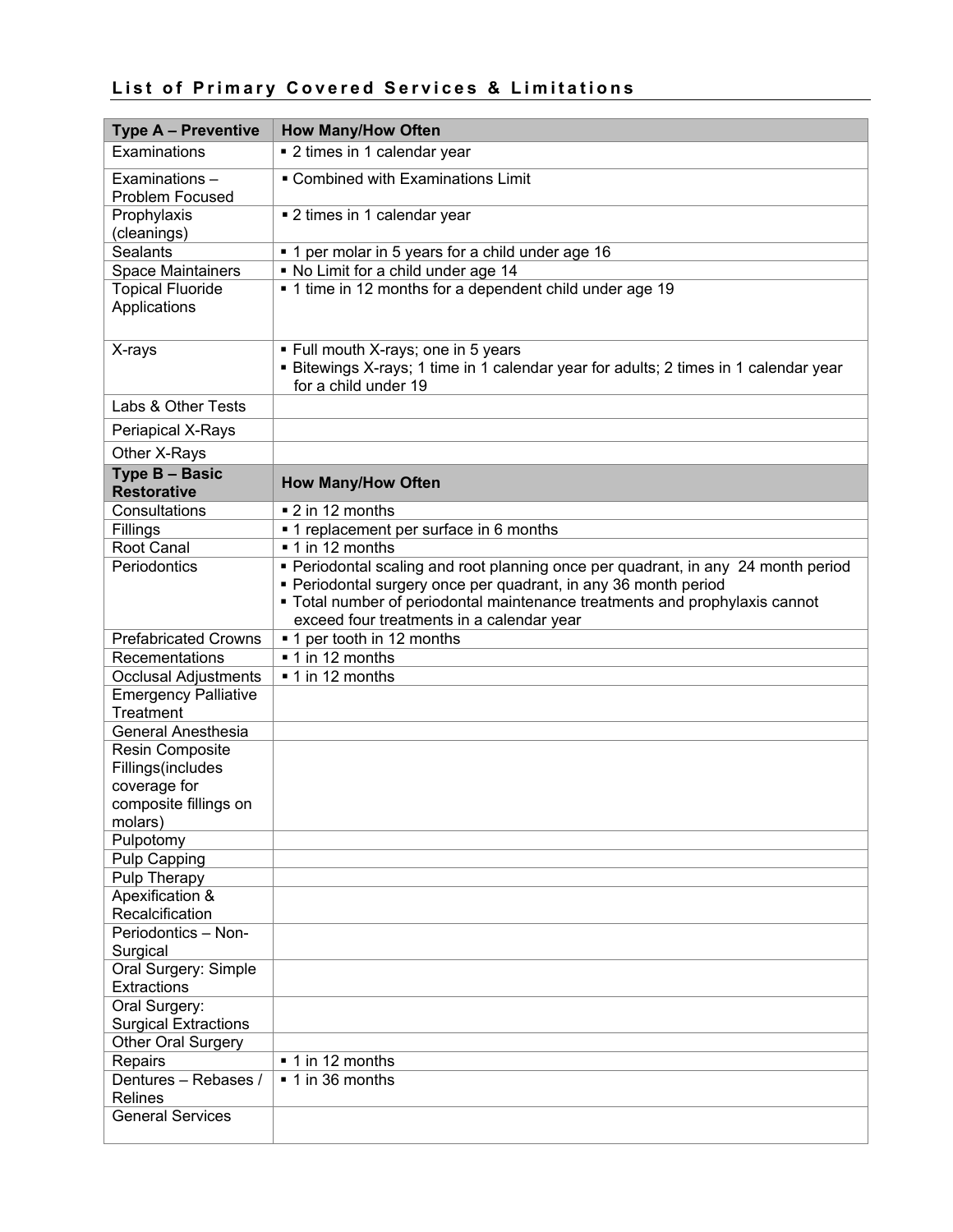| Type C - Major<br><b>Restorative</b>                                             | <b>How Many/How Often</b>                                                     |  |
|----------------------------------------------------------------------------------|-------------------------------------------------------------------------------|--|
| Crown Buildups /                                                                 | ■ 1 per tooth in 5 calendar years                                             |  |
| Post Core                                                                        |                                                                               |  |
| Periodontal Surgery -                                                            |                                                                               |  |
| Soft & Connective                                                                |                                                                               |  |
| Tissue Grafts                                                                    |                                                                               |  |
| Denture                                                                          | ■ 1 in 10 calendar years                                                      |  |
| Denture Adjustments                                                              | $\bullet$ 1 in 12 months                                                      |  |
| <b>Fixed Bridges</b>                                                             | ■ 1 in 10 calendar years                                                      |  |
| Crowns, Inlays and                                                               | • 1 replacement per tooth in 5 calendar years                                 |  |
| Onlays                                                                           |                                                                               |  |
| <b>Implant Services</b>                                                          | ■ 1 per tooth position in 10 calendar years                                   |  |
| <b>Implant Repairs</b>                                                           | ■ 1 per tooth in 12 months                                                    |  |
| Implant Supported                                                                | • 1 per tooth in 10 calendar years                                            |  |
| Prosthetic                                                                       |                                                                               |  |
| <b>Tissue Conditioning</b>                                                       | ■ 1 in 36 months                                                              |  |
| <b>Orthodontics</b>                                                              |                                                                               |  |
| Benefits are payable immediately from the start date of an individual's benefits |                                                                               |  |
|                                                                                  | • You, Your Spouse, and Your Children, up to age 26, are covered while Dental |  |
|                                                                                  | Insurance is in effect.                                                       |  |
|                                                                                  |                                                                               |  |

The service categories and plan limitations shown above represent an overview of your plan benefits. This document presents the majority of services within each category, but is not a complete description of the plan.

## **Frequently Asked Questions**

#### *Who is a participating dentist?*

A participating dentist is a general dentist or specialist who has agreed to accept negotiated fees as payment in full for covered services provided to plan members. Negotiated fees typically range from 30%-45% below the average fees charged in a dentist's community for the same or substantially similar services.<sup>†</sup>

#### *How do I find a participating dentist?*

There are thousands of general dentists and specialists to choose from nationwide --so you are sure to find one that meets your needs. You can receive a list of these participating dentists online at www.metlife.com/mybenefits or call 1-800-942-0854 to have a list faxed or mailed to you.

#### *What services are covered under this plan?*

The certificate of insurance sets forth the covered services under the plan. Please review the enclosed plan benefits to learn more.

#### *May I choose a non-participating dentist?*

Yes. You are always free to select the dentist of your choice. However, if you choose a non-participating dentist your out-of-pocket costs may be higher.

#### *Can my dentist apply for participation in the network?*

Yes. If your current dentist does not participate in the network and you would like to encourage him/her to apply, ask your dentist to visit www.metdental.com, or call 1-866-PDP-NTWK for an application.†† The website and phone number are for use by dental professionals only.

#### *How are claims processed?*

Dentists may submit your claims for you which means you have little or no paperwork. You can track your claims online and even receive email alerts when a claim has been processed. If you need a claim form, visit www.metlife.com/mybenefits or request one by calling 1-800-942-0854.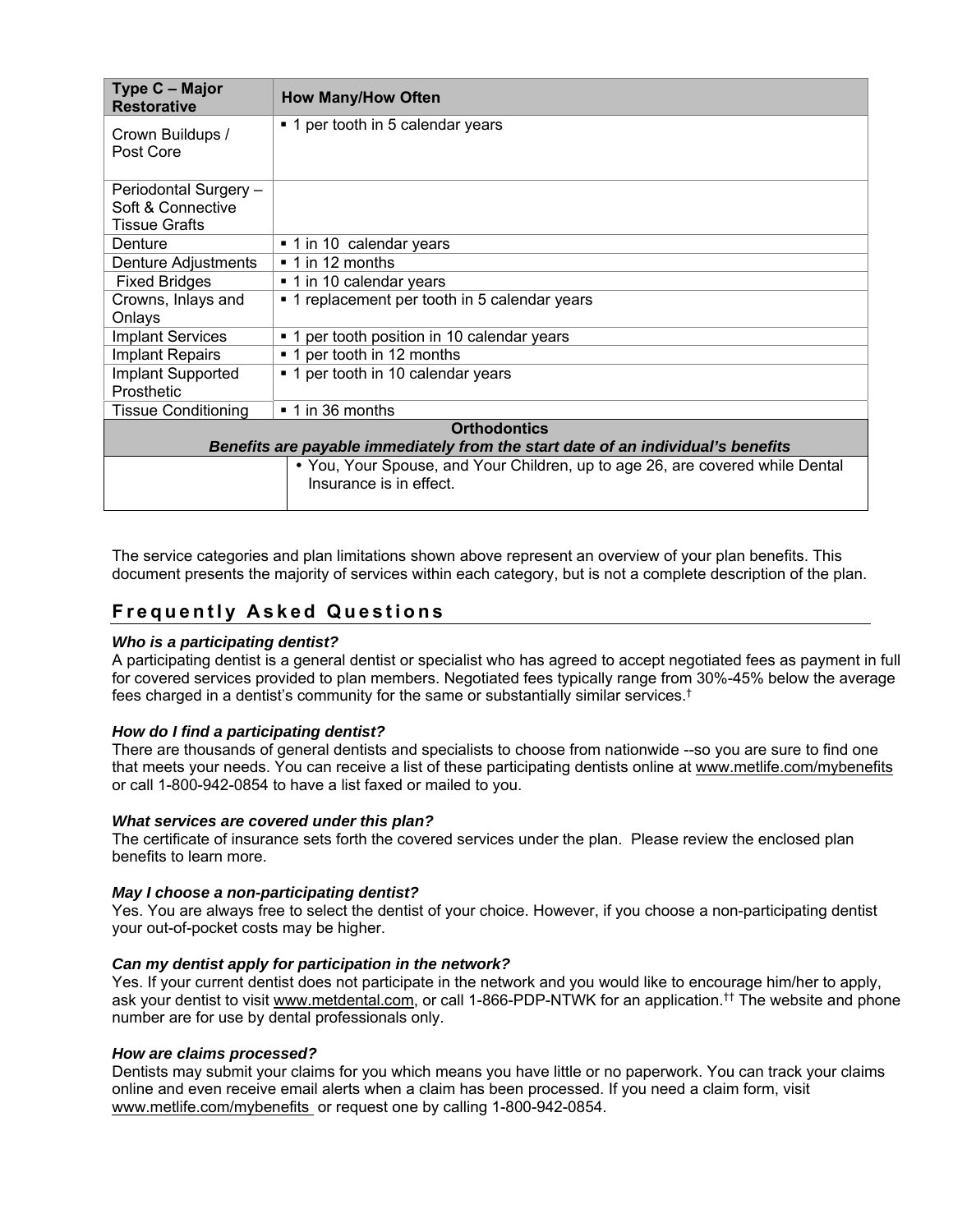#### *Can I get an estimate of what my out-of-pocket expenses will be before receiving a service?*

Yes. You can ask for a pretreatment estimate. Your general dentist or specialist usually sends MetLife a plan for your care and requests an estimate of benefits. The estimate helps you prepare for the cost of dental services. We recommend that you request a pre-treatment estimate for services in excess of \$300. Simply have your dentist submit a request online at www.metdental.com or call 1-877-MET-DDS9. You and your dentist will receive a benefit estimate for most procedures while you are still in the office. Actual payments may vary depending upon plan maximums, deductibles, frequency limits and other conditions at time of payment.

#### *Can MetLife help me find a dentist outside of the U.S. if I am traveling?*

Yes. Through international dental travel assistance services<sup>\*</sup> you can obtain a referral to a local dentist by calling +1-312-356-5970 (collect) when outside the U.S. to receive immediate care until you can see your dentist. Coverage will be considered under your out-of-network benefits.\*\* Please remember to hold on to all receipts to submit a dental claim.

#### *How does MetLife coordinate benefits with other insurance plans?*

Coordination of benefits provisions in dental benefits plans are a set of rules that are followed when a patient is covered by more than one dental benefits plan. These rules determine the order in which the plans will pay benefits. If the MetLife dental benefit plan is primary, MetLife will pay the full amount of benefits that would normally be available under the plan, subject to applicable law. If the MetLife dental benefit plan is secondary, most coordination of benefits provisions require MetLife to determine benefits after benefits have been determined under the primary plan. The amount of benefits payable by MetLife may be reduced due to the benefits paid under the primary plan, subject to applicable law.

#### *Do I need an ID card?*

No. You do not need to present an ID card to confirm that you are eligible. You should notify your dentist that you are enrolled in the MetLife Preferred Dentist Program. Your dentist can easily verify information about your coverage through a toll-free automated Computer Voice Response system.

†Based on internal analysis by MetLife. Negotiated fees refer to the fees that in-network dentists have agreed to accept as payment in full for covered services, subject to any co-payments, deductibles, cost sharing and benefits maximums. Negotiated fees are subject to change.

††Due to contractual requirements, MetLife is prevented from soliciting certain providers.

\* AXA Assistance USA, Inc. provides Dental referral services only. AXA Assistance is not affiliated with MetLife, and the services and benefits they provide are separate and apart from the insurance provided by MetLife. Referral services are not available in all locations.

\*\*Refer to your dental benefits plan summary for your out-of-network dental coverage.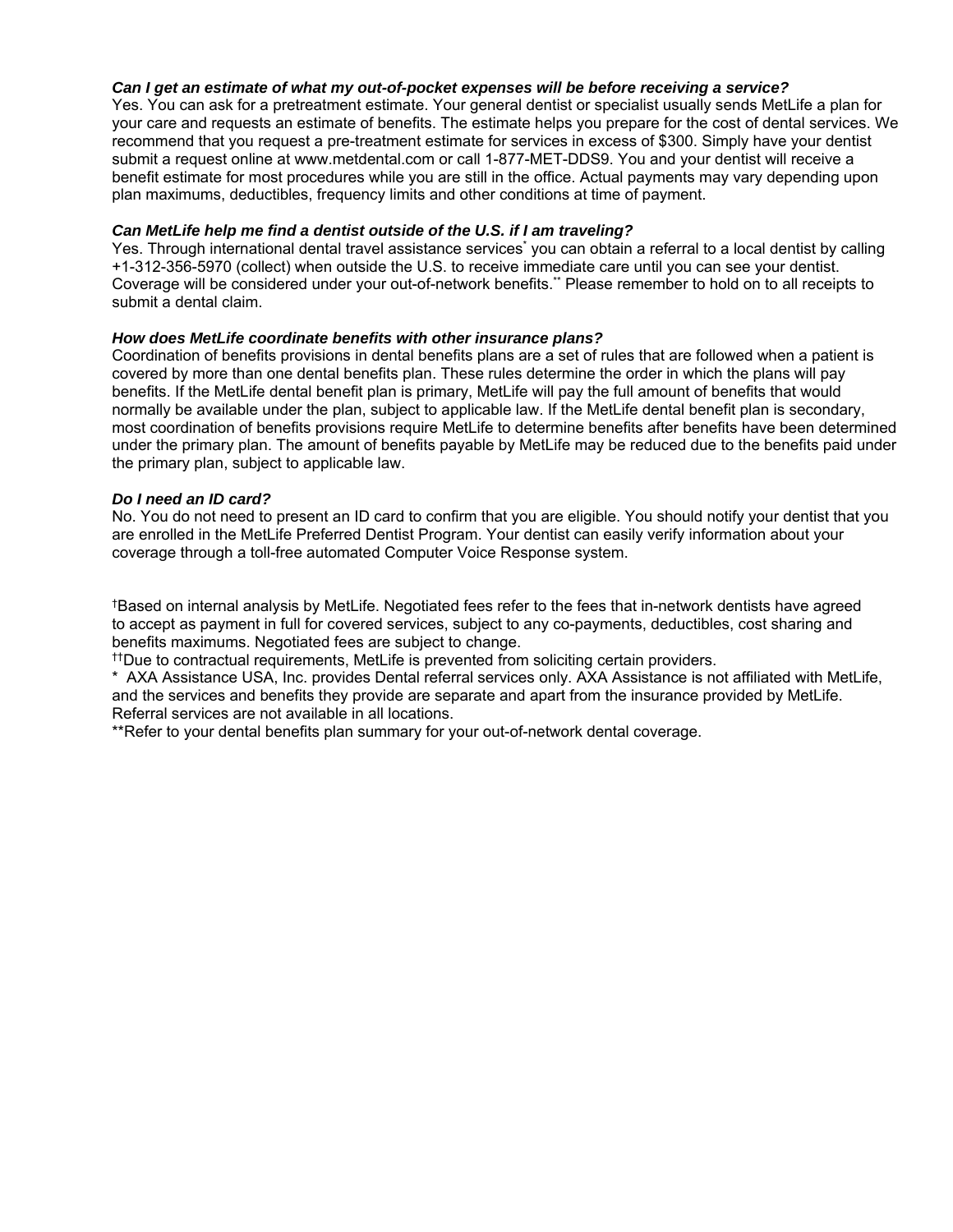## **Exclusions**

#### **This plan does not cover the following services, treatments and supplies:**

- Services which are not Dentally Necessary, those which do not meet generally accepted standards of care for treating the particular dental condition, or which we deem experimental in nature;
- Services for which you would not be required to pay in the absence of Dental Insurance;
- Services or supplies received by you or your Dependent before the Dental Insurance starts for that person;
- Services which are primarily cosmetic (for Texas residents, see notice page section in Certificate);
- Services which are neither performed nor prescribed by a Dentist except for those services of a licensed dental hygienist which are supervised and billed by a Dentist and which are for:
	- o Scaling and polishing of teeth; or
	- o Fluoride treatments;
- Services or appliances which restore or alter occlusion or vertical dimension;
- Restoration of tooth structure damaged by attrition, abrasion or erosion;
- Restorations or appliances used for the purpose of periodontal splinting;
- Counseling or instruction about oral hygiene, plaque control, nutrition and tobacco;
- Personal supplies or devices including, but not limited to: water picks, toothbrushes, or dental floss;
- Decoration, personalization or inscription of any tooth, device, appliance, crown or other dental work;
- Missed appointments;
- Services:
	- o Covered under any workers' compensation or occupational disease law;
	- o Covered under any employer liability law;
	- $\circ$  For which the employer of the person receiving such services is not required to pay; or
	- o Received at a facility maintained by the Employer, labor union, mutual benefit association, or VA hospital;
- Services covered under other coverage provided by the Employer;
- Temporary or provisional restorations;
- Temporary or provisional appliances;
- Prescription drugs;
- Services for which the submitted documentation indicates a poor prognosis;
- The following when charged by the Dentist on a separate basis:
	- o Claim form completion;
	- o Infection control such as gloves, masks, and sterilization of supplies; or
	- $\circ$  Local anesthesia, non-intravenous conscious sedation or analgesia such as nitrous oxide.
- Dental services arising out of accidental injury to the teeth and supporting structures, except for injuries to the teeth due to chewing or biting of food;
- Caries susceptibility tests;
- Initial installation of a Denture to replace one or more natural teeth which were missing before such person was insured for Dental Insurance, except for congenitally missing natural teeth;
- Other fixed Denture prosthetic services not described elsewhere in the certificate;
- Precision attachments, except when the precision attachment is related to implant prosthetics;
- Adjustment of a Denture made within 6 months after installation by the same Dentist who installed it;
- Implants supported prosthetics to replace one or more natural teeth which were missing before such person was insured for Dental Insurance, except for congenitally missing natural teeth;
- Fixed and removable appliances for correction of harmful habits;
- Appliances or treatment for bruxism (grinding teeth), including but not limited to occlusal guards and night guards;
- Diagnosis and treatment of temporomandibular joint (TMJ) disorders.
- Duplicate prosthetic devices or appliances;
- Replacement of a lost or stolen appliance, Cast Restoration, or Denture; and
- Intra and extraoral photographic images